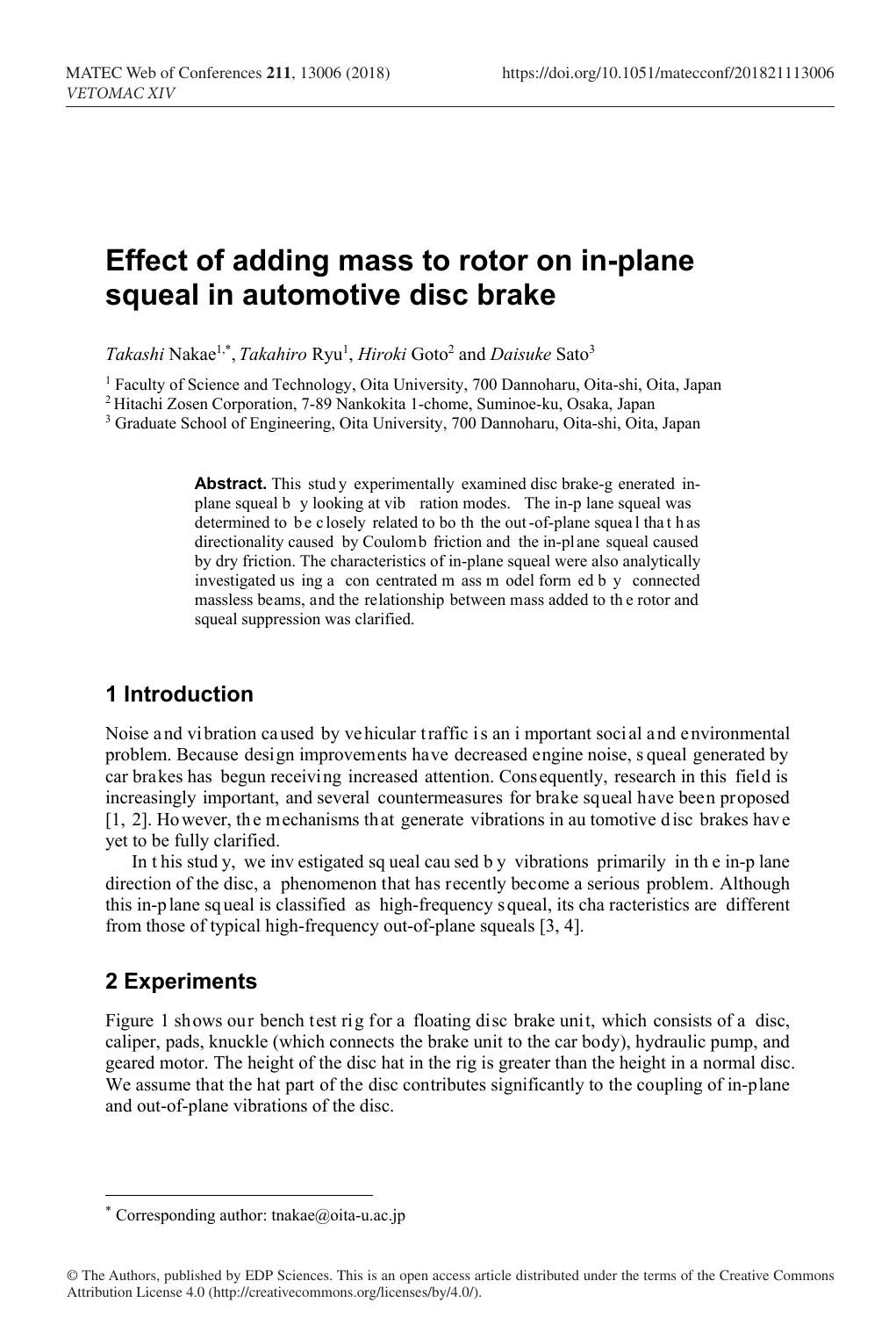

**Fig. 1.** Disc brake bench test rig.

### **2.1 Braking tests and natural frequencies of disc and pad**

Braking t ests were c onducted o n t he bench rig, a nd t he s queal fre quencies were investigated based on the acceleration of the caliper measured with an a ccelerometer. The generation frequency of the in-plane squeal was 10,375 Hz, which is classified as a highfrequency squeal, re ferred to a s base s queal. The acceleration am plitude of the in-plane squeal was  $7.47 \text{ m/s}^2$ .

The natural frequencies of the disc in the out-of-plane and in-plane directions and that of t he brake pad res pectively were m easured using accelerometers. Table 1 s hows the natural frequencies of the disc in the out-of-plane and in-plane directions and that of the pad, respectively. The characteristic mode of the out-of-plane vibration of the disc is described as the (*m*, *s*) mode corresponding to the natural frequency of the disc, where *m* and *s* are the nodal diam eter and nodal circle, res pectively. As sh own i n Ta ble 1, t he seco nd-mode natural frequency of the disc in the in-plane direction (10,400 Hz), and sixth mode of the pad (11,231 Hz) a re close to the squeal frequency. This characterizes the hi gh-frequency squeal, which is generated by the coupled vibration of the disc and the brake pads.

| Disc               |        |                        |        |          |        |
|--------------------|--------|------------------------|--------|----------|--------|
| In-plane direction |        | Out-of-plane direction |        | Pad      |        |
| 1st mode           | 6.938  | (8, 0)                 | 10.550 | 5th mode | 9.344  |
| 2nd mode           | 10.400 | (9, 0)                 | 12,300 | 6th mode | 11.231 |

**Table 1.** Natural frequencies of disc and pad (Hz).

### **2.2 Vibration mode of disc during squeal**

The vibration mode of the rotating disc in the out-of-plane and in-plane directions during squeal was investigated using an accelerometer applied with a slip ring. In this experiment, the out-of-plane vibra tion of the outer caliper was also investigated using accelerom eters. Figure 2 shows the in-plane and out-of-plane vibration amplitude ratios of the disc in squeal to the vibration amplitude of the caliper, where the abscissa shows the circumferential angle of t he disc. Fi gure 2 s hows that t he i n-plane vibration amplitude o f t he di sc was m uch larger than the out-of-plane amplitude, and the vibration amplitude of the caliper was much smaller than that of disc. This is the characteristics of high frequency squeal. Moreover, the disc vibrated elastically at the sec ond m ode i n t he i n-plane direction during s queal, as shown in Fig. 2(a). This result coincides with the natural frequency of the in-plane vibration of the disc. Figure 2(b) shows that the two-diametrical-node disc vibration coupled by the second mode in the in-plane di rection was confirmed. The height of the hat of the disc contributes significantly to the coup ling of t he in-plane and out-of-plane vibrations of the disc. The position of antinodes and nodes during squeal in Fig. 2 were fixed in space while the disc rotated.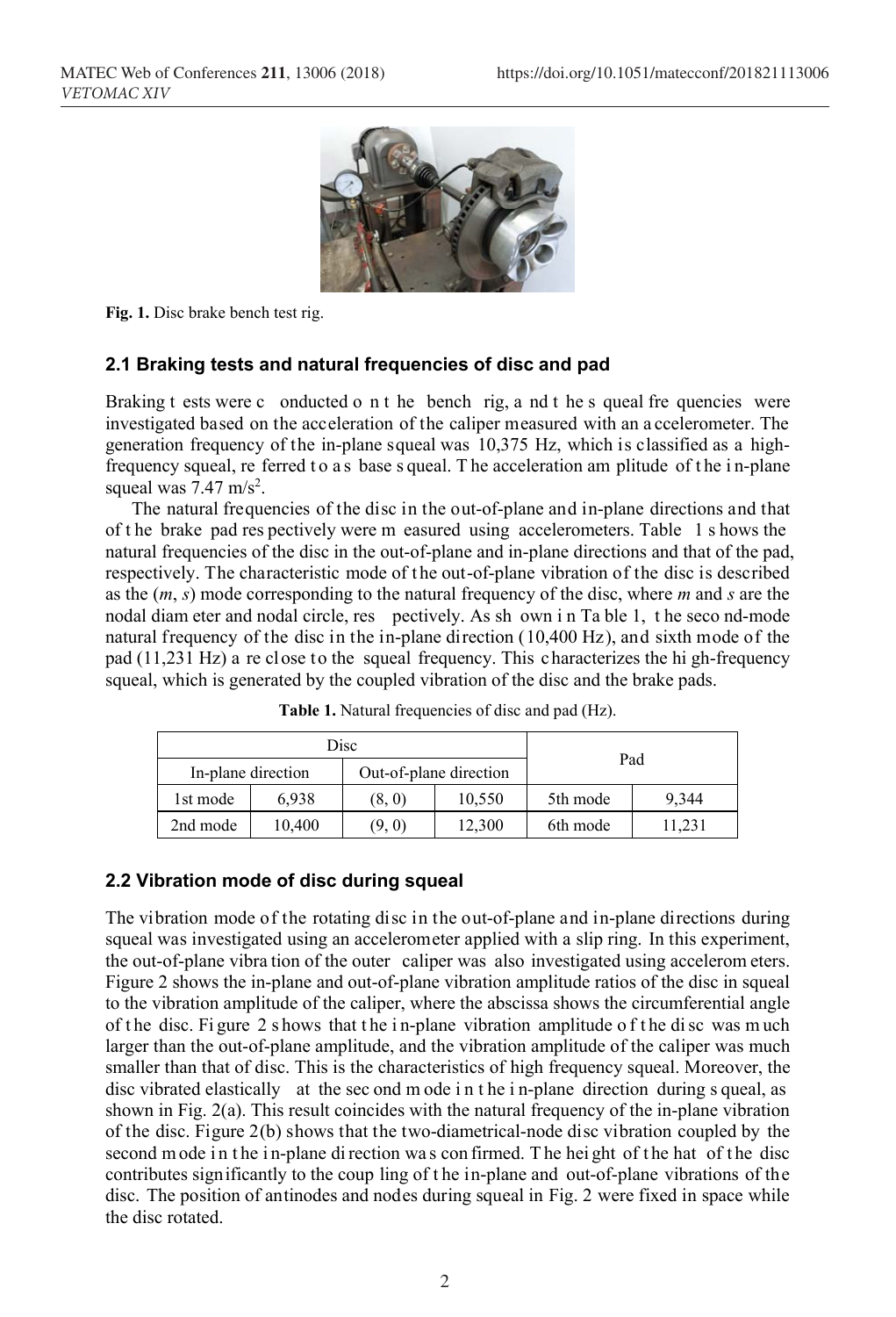

**Fig. 2.** Vibration mode of disc in squeal.

# **3 Analytical calculation of elast ic ring modeled as concentrated mass**

Based on t he ex perimental res ults desc ribed i n Sect ion 2 , t he i n-plane squeal was ascertained to b e cl osely related to both the d irectional ou t-of-plane squeal cause d by Coulomb friction and the in-plane squeal caused by dry friction. In this section, we describe how a com plex eigenvalue problem was analyzed to investigate the effect o f the in-plane and out-of-plane vibration of the disc and pads and the rigidity of t he disc hat on in-plane squeal.

#### **3.1 Analytical model**

The analytical model used in the experiments (Fig. 3) was based on the model in Ref. [5]. This model did not faithfully reproduce the dimensions of an actual disc brake unit because the goal of t he analysis is to qualitatively, rather than quantitatively, obtain characteristics of in-plane squeal and investigate the stability of the resulting self-excited vibration system.

The disc and the inner and outer pads we rem odeled as a system of m assless el astic beams and concentrated masses with half of the mass of the beam and half of its moment of inertia concent rated at either end of the beam. The pa d was form ed as a straight beam divided into 14 elements. The disc was modeled as a ring divided into 80 elements, which were straight beams rather than curved beams, as shown in Fig.  $3(a)$ . The displacements in the tangential, circumferential, and out-of-plane directions of the ring are denoted as *x*, *y*, and *z*, respectively. Additionally,  $\theta_x$ ,  $\theta_y$ , and  $\theta_z$  are the rotation angles about the *x*-, *y*-, and *z*axes, res pectively. The corre sponding displacements and rotation a ngles of the pads a re denoted as  $x_p$ ,  $y_p$ ,  $z_p$ ,  $\theta_{xp}$ ,  $\theta_{yp}$ , and  $\theta_{zp}$ , respectively.

As shown in Fig. 3(b), the *i*th spring  $k_i$  is in contact with the pad and ring in the zdirection. T he i nner a nd o uter pads a re su pported on t he cal iper piston a nd h older, respectively, by spring  $k_B$  in the *z*-direction. As shown in Fig. 3(b), the rigidity of the hat section of the disc was taken into account by setting each node of the ring and the springs  $k_x$ ,  $k_y$ , and  $k_z$  to be located from the cen ter of gravity at distance  $b_h$  in the *y*-direction and distance  $h_h$  in the z-direction.

In this paper, primes ['] denote physical quantities or dimensions on the outer side of the rotor.The equations of mo tion for t he ring and pads are all fo rmally the same as tho se given in Ref. [5] and the numerical parameters used in the calculation were also same as those used in Ref. [5]. Detailed descriptions are not given here.

The n atural frequencies of the ring and pads were first calculated with out friction, a supporting spring ( $k_B = k_1 = 0$ ), or a c ontact spring ( $k_i = 0$ ). The natural frequency ratio between the second-mode frequency of disc in the in-plane vibration and sixth mode of the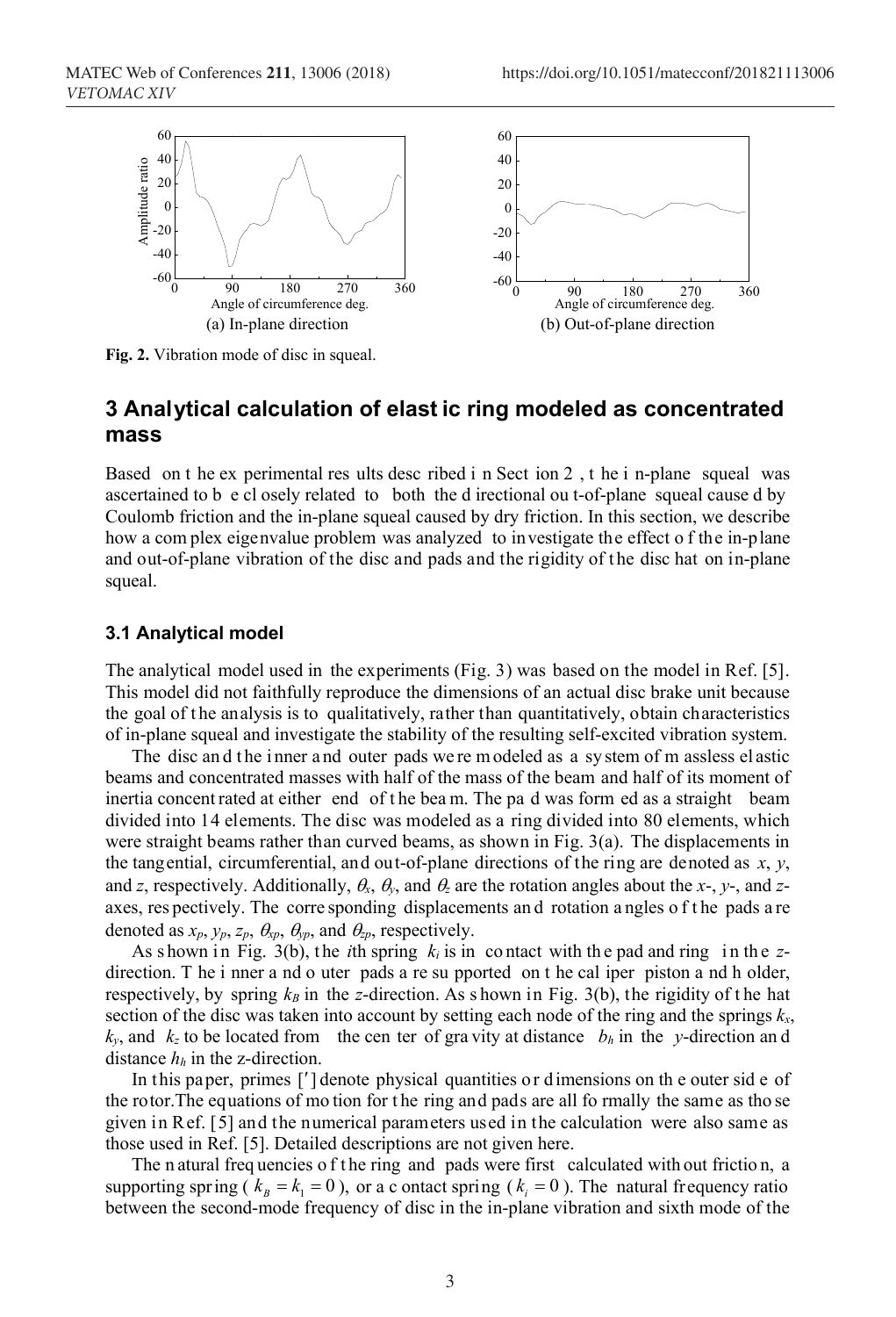





(a) Structure of ring and pads (a) Structure of ring and pads (c) Relationship between ring and pad elements





**Fig. 4.** Complex mode of unstable vibration.

pad were similar to that in an actual brake system.

The stab ility o f th e system was t hen an alyzed by ap plying t he ch aracteristic v alue problem under the conditions of Coulomb and dry friction. The system contained only one unstable vibration. The positive real part of the eigenvalue was 88 , and its frequency was 12,632 Hz. Figure 4(a) shows the vibration modes of the ring and the inner and outer pads, where the mode is based on the maximum amplitude and the horizontal axis indicates the circumferential angle.

In the unstable vibrations, the rings vibrated in the second in-plane mode with a large amplitude. Figure 4(b) shows an enlarged view of the ring mode in the *z*-direction from Fig. 4(a). Figure 4(b) shows that the ring vibrates in the out-of-plane two-diametrical node excited by th e secon d m ode in th e i n-plane direction. Th ese resu lts agree well with the results shown in Fig. 2. The pads vibrated in the bending mode, and the amplitude of the inplane vibration of the ring was approximately 20 times larger than that of the out-of-plane vibration.

### **3.2 Effects of adding mass to rotor on in-plane squeal**

The effects of added rotor mass on the in-plane squeal were investigated. Specifically, we analytically determined whether adding mass to the disc contributes to the reduction of the natural frequency of the disc and the suppression of the in-plane squeal. Figure 5 shows the position on the ring where 2 sets of 5 additional masses were added, for a total of 10 masses. As shown in Fig. 5, within each set, the 5 masses were attached to consecutive elements of the ring, and the circumferential angle between the 2 sets of 5 masses was determined by  $\alpha$ . We analytically investigated how angle  $\alpha$  affects in-plane squeal. We also calculated how adding masses affect in-plane squeal during one ring rotation by changing rotation angle  $\beta$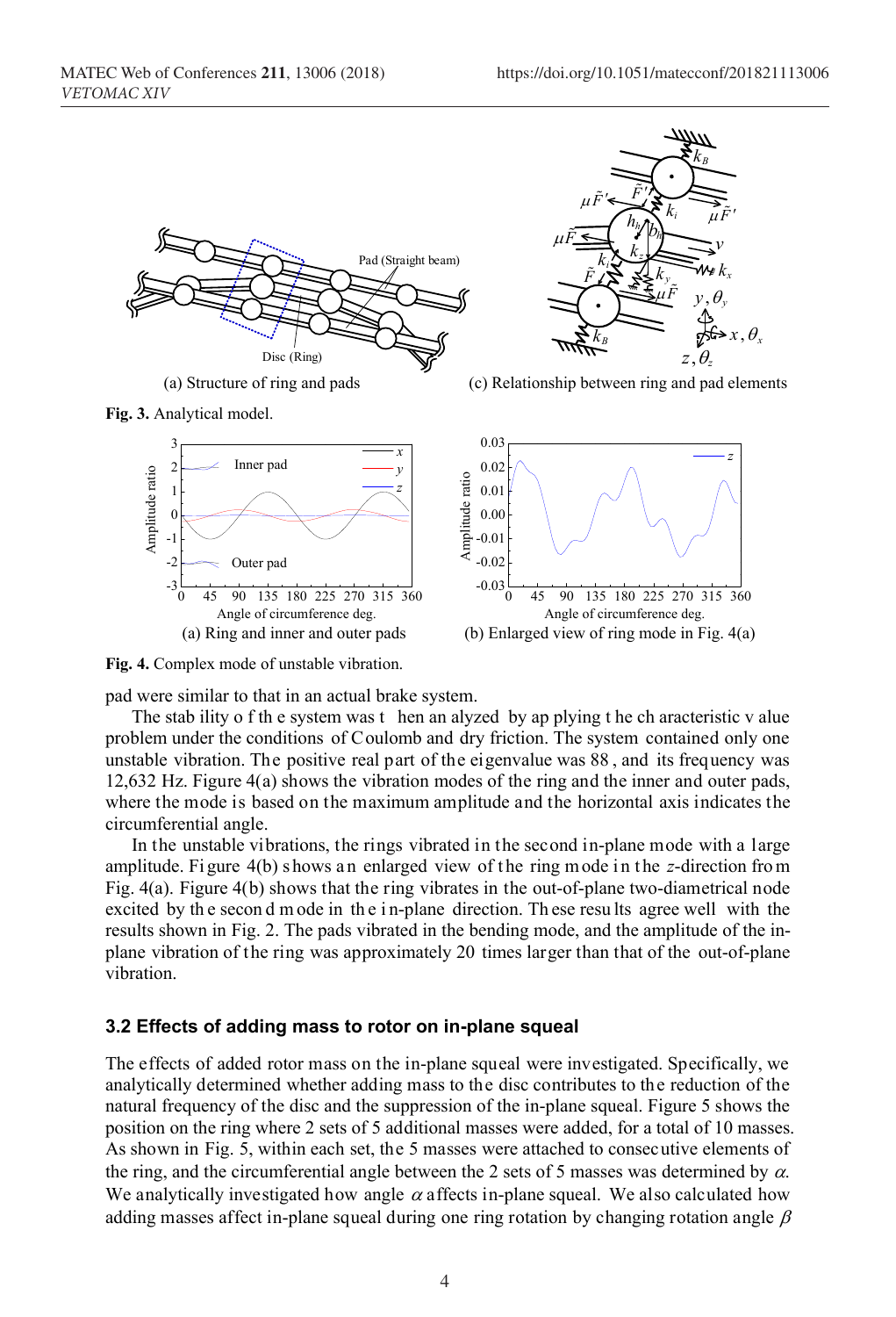

**Fig. 5.** Positioning of additional mass. **Fig. 6.** Relationship between natural



after angle  $\alpha$  is determined. The mass of one standard element of the ring was 39 g. The total mass of the 10 masses added to the ring was varied from 110 g to 210 g in increments of 50 g.

First, the rel ationship between the nat ural f requencies of on ly the ring with the 10 additional masses and angle  $\alpha$  were investigated using the eigenvalue problem, as shown in Fig. 6. The t otal mass of the 10 m asses added t o the ring was 210 g. The ab scissa is circumferential angle  $\alpha$  between the 2 se ts of 5 m asses, and the ordinate is the natural frequencies of the ring. The blue line in Fig. 6 shows the base value of natural frequency for the i n-plane s econd m ode when no m ass was a dded. Figure 6 sh ows t hat t he natural frequency of the in-plane se cond mode when mass was ad ded was lower than when no mass was added. The natural frequencies separated into sine and cosine natural modes of each other when the mass was attached. T he sine and cosine natural modes of the in-plane second mode intersect each other when  $\alpha$  is around 45° and 135°. The cosine natural modes of the in-plane second mode decreased the most when  $\alpha$  was 90°.

Next, co mplex eig envalue an alysis w as performed. Fi gure 7 show s t he relationship between the real part of eigenvalues and angle  $\alpha$ . The abscissa is  $\alpha$ , and the ordinate is the maximum value of the real part of the eigenvalue for each value of  $\alpha$  during one rotation of the ring as angle  $\beta$  was varied from 0° to 360°. The blue line in Fig. 7 shows the base value of the real part of eigenvalue 88 when no mass was added. From Fig.7, the real part of the eigenvalue decreased as more mass was added when  $\alpha$  was around 45° and 135°. It finally became negative when the total m ass was 210 g, which m eans the s queal did not occur during a complete disc rotatio n, even though the vibration became more unstable than for the base value when  $\alpha$  was around 90°.

Figures 8(a) and 8(b) show the relationship between the real part of the eigenvalues and angle  $\beta$  when  $\alpha$  was 45° and 90°, respectively, and the total added mass was 160 g. The red dots in Fig. 8 indicate regions where the real part of the eigenvalue is positive. The blue line in Fig. 8 shows the base value of the real part of eigenvalue 88 when no mass was added. Figure 8(a) shows that the real part of the eigenvalue was lower than the base value during the whole rotation when  $\alpha$  was 45°. In Fig. 8(b), it was hi gher than the base value when angle  $\beta$  was around 0°, 90°, 180°, 270°, and 360° and  $\alpha$  was 90°. Here, the complex squeal mode shown in Figs. 2 and 4 are fixed in space while the disc rotated; therefore, the effect of a dding m ass c hanged rotation angle  $\beta$  based on the relationship between the positions of the sets of five masses and the positions of antinodes and nodes in the complex mode of unstable vi bration. In Fi g.  $8(a)$ , one of the set s of five masses is always at an antinode position in the in-plane second mode. Therefore, it is effective through the whole rotation angle  $\beta$  when  $\alpha$  is 45°. In contrast, both sets of five masses are at node positions in the in-plane second mode wh en  $\beta$  is 0°, 90°, 180°, 270°, and 360° in Fig. 8(b). Then, vibration becam e more un stable, ev en thoug h su ppression was otherwise very ef fective